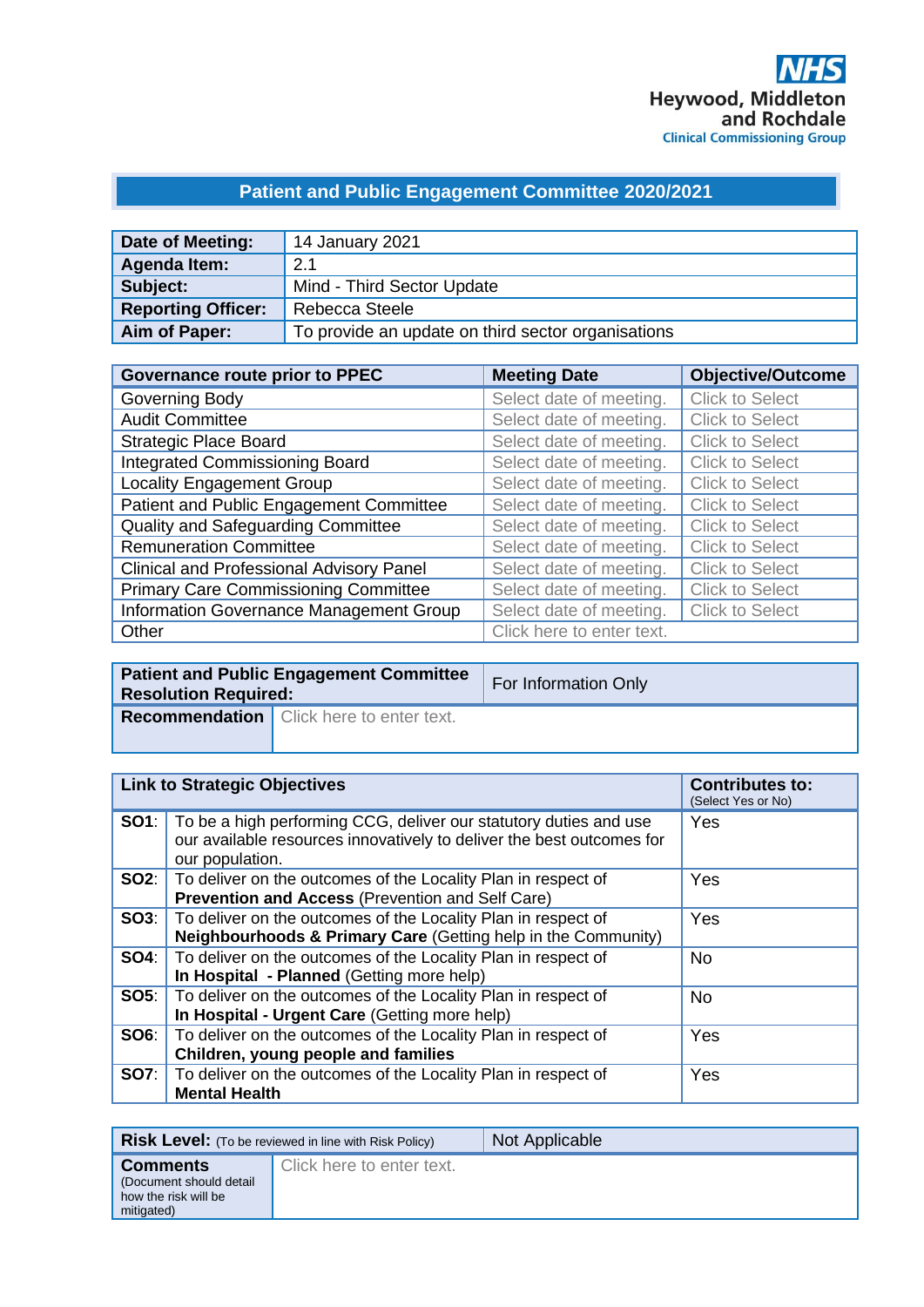| <b>Content Approval/Sign Off:</b>                                 |                |
|-------------------------------------------------------------------|----------------|
| The contents of this paper have been<br>reviewed and approved by: | Not applicable |
| <b>Clinical Content signed off by:</b>                            | Not applicable |
| Financial content signed off by:                                  | Not applicable |

|                                                       | <b>Completed:</b> |
|-------------------------------------------------------|-------------------|
| Clinical Engagement taken place                       | No.               |
| Patient and Public Involvement                        | Yes               |
| <b>Patient Data Impact Assessment</b>                 | Yes               |
| Equality Analysis / Human Rights Assessment completed | <b>No</b>         |

#### **Executive Summary**

Rochdale and District Mind: We are primarily funded by the CCG, RBC, grant funders including CIN, National lottery and also generate own income via our support cafes and community fundraising.

In a recent service user review, our clients were asked to consider what three words came to mind when thinking about Rochdale Mind and the most popular word choices were

- Confidence / confident
- Happy/happier/happiness
- Self esteem/self worth
- Support/supported
- Understanding
- Better

We provide a number of services within Heywood, Middleton and Rochdale including:

### **1. Independent Advocacy Services.**

Rochdale and District Mind continue to provide Advocacy Secure Services in Rochdale at Prospect Place, Birch Hill, to support detained patients who are on longer pathways within the hospital unit.

### **2. Open Mind**

Open Mind is the gateway to accessing wellbeing services at Rochdale and District Mind. This service, supported by a team of Wellbeing Coordinators, offers clients a range of services designed to support their recovery and promote wellbeing and good mental health.

### **3. Open young Minds**

Our Open Young Minds supports those aged 12-18 in improving their mental health and wellbeing and building resilience via CCG commissioning. We also have provision via a grant from 'PEAR's' for 3 months provision to those aged 18-24 to support in the transition from YP to adults services.